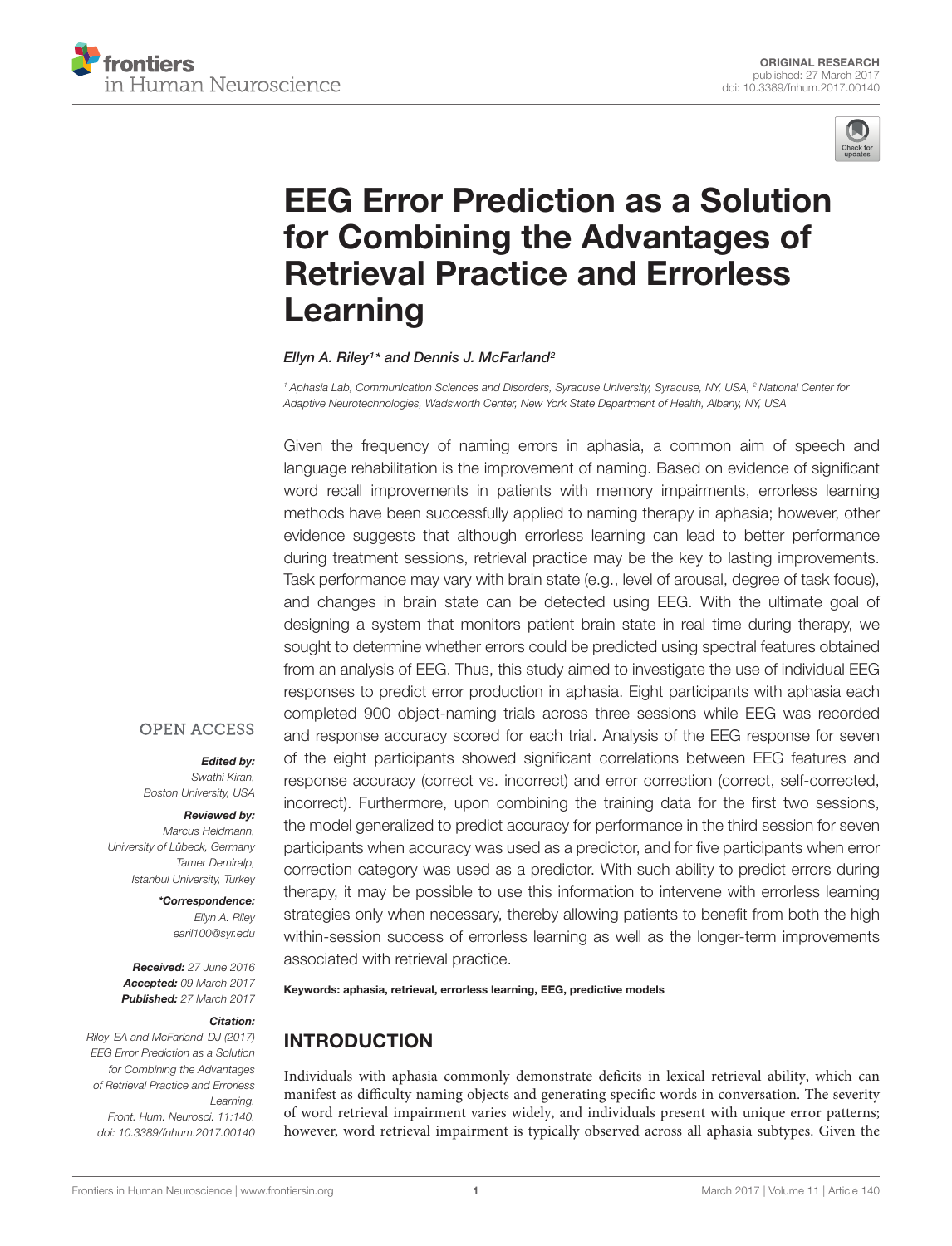pervasiveness of lexical retrieval impairments in persons with aphasia, improving object naming is a typical focus in speech and language therapy for this population. Many different treatment protocols for object naming have shown to effectively improve naming ability in persons with aphasia. Although the specifics of each treatment protocol differ, many fall under one of two general treatment philosophies – the retrieval approach or the errorless learning approach. Both approaches have evidence to support their efficacy, but results are mixed as to which works better. Recent work has suggested that naming improvement occurs with both approaches (reviewed in [Fillingham et al.,](#page-8-0) [2003\)](#page-8-0), but that retrieval practice is needed for more lasting improvements (e.g., [Middleton et al.,](#page-9-0) [2015\)](#page-9-0).

The errorless learning approach precludes the client from producing an error response; it provides as much support as necessary to ensure that the client does not produce an incorrect response. For example, when the client is presented with a picture, the clinician may provide the name of the item for the client to repeat. The errorless learning approach theorizes that by avoiding error production in the therapy task, only the correct neural connections will be formed and strengthened [\(Squires](#page-9-1) [et al.,](#page-9-1) [1997\)](#page-9-1). Several studies have measured and compared outcomes from both errorless learning and retrieval approaches in the context of aphasia treatment. Findings indicate that, at best, errorless learning provides outcomes equivalent to those of errorful learning [\(Fillingham et al.,](#page-8-0) [2003,](#page-8-0) [2005,](#page-8-1) [2006;](#page-8-2) [McKissock](#page-9-2) [and Ward,](#page-9-2) [2007\)](#page-9-2), although clients tend to prefer the errorless learning approach [\(Fillingham et al.,](#page-8-2) [2006\)](#page-8-2).

Generally speaking, treatments based on the retrieval approach present some stimulus (e.g., a picture of an object), and the client is asked to provide the object's name. When the client produces an error response, the clinician typically provides some specific feedback and the client attempts to name the object again. The retrieval approach operates on very different underlying principles – namely, that individuals recovering from aphasia will establish neural connections to the appropriate lexical item by forcing the brain to attempt retrieval from the lexicon, even if the response results in an incorrect production. Some have argued that although errorless learning and retrieval practice may appear to produce similar outcomes, the long-term benefits of retrieval practice outweigh those of errorless learning (reviewed in [Middleton and Schwartz,](#page-9-3) [2012\)](#page-9-3). Despite evidence that individuals with aphasia may inadvertently learn to produce incorrect responses during retrieval-based treatment [\(Middleton and Schwartz,](#page-9-4) [2013\)](#page-9-4), retrieval practice may lead to more lasting treatment benefits [\(Middleton et al.,](#page-9-0) [2015\)](#page-9-0).

Rather than pitting these approaches against each other, though, it may be more beneficial to combine them and take advantage of both. One way of achieving this combined approach would be to develop a means of predicting the accuracy of the client's response even before it is produced. Several studies have shown evidence of a relationship between specific EEG spectral features and behavioral response. Furthermore, evidence from unimpaired and epileptic patients suggests that pre-stimulus brain state can reliably predict performance on memory tasks; however, the relationship between EEG spectral features and

behavioral performance on language tasks in persons with stroke and aphasia has not yet been established.

Many studies have provided evidence that brain state, identified physiologically, can be predictive of behavior. Evidence from electroencephalography (EEG), magnetoencephalography (MEG) and electrocorticography (ECoG) have shown significant correlations between changes in theta, alpha, and gamma oscillations as well as successful memory encoding and retrieval after stimulus presentation [\(Klimesch et al.,](#page-8-3) [1997;](#page-8-3) [Osipova](#page-9-5) [et al.,](#page-9-5) [2006;](#page-9-5) [Sederberg et al.,](#page-9-6) [2007\)](#page-9-6). Electrical brain activity occurring during language tasks has also been reported, although relationships between brain activity and task performance are unclear and predictive models have not yet been investigated. Evidence from ECoG studies in patients with epilepsy have shown significant increases in gamma activity for picture naming, word reading [\(Wu et al.,](#page-9-7) [2011\)](#page-9-7), verb generation [\(Edwards et al.,](#page-8-4) [2010\)](#page-8-4), and lexical decision tasks [\(Tanji et al.,](#page-9-8) [2005\)](#page-9-8). These studies, however, looked solely for gamma activity and did not measure changes in other frequency ranges. Although these studies provide some evidence that electrical activity produced by the brain (in these cases, measured in the gamma frequency band) can provide some information for cortical mapping of language processing, they provide no evidence that gamma frequency changes are related to performance on any of these language tasks.

The wide range of tasks and results can make interpretation of these studies challenging, but some have used their findings to design experiments that more directly test such relationships between brain activity and performance. Drawing on prior evidence that changes in alpha and theta waves occurring prior to stimulus presentation can predict successful memory encoding and recognition (e.g., [Fell et al.,](#page-8-5) [2011;](#page-8-5) [Merkow et al.,](#page-9-9) [2014\)](#page-9-9), [Burke](#page-8-6) [et al.](#page-8-6) [\(2015\)](#page-8-6) designed an experiment in which the participant's own EEG response was used to trigger stimulus presentation. The authors hypothesized that if words were only presented when the participant was in an optimal brain state for learning, memory encoding and recall would improve. Results were somewhat mixed, showing better memory performance in this condition for some participants but not others. Although the response was not reliable across all participants, results showed that the number of sessions in which memory performance was enhanced by this method was greater than chance. In a similar study, [Salari](#page-9-10) [and Rose](#page-9-10) [\(2016\)](#page-9-10) found more reliable memory improvements using the same approach, although these variations in memory performance were shown to be related to the amount of prestimulus beta activity.

Currently, there is not enough evidence in the literature to extract a single overarching pattern regarding the relationship between the brain's electrical activity and cognitive behavioral performance or ability; however, from these studies, some observations can be made that may help to shape future research. Many of these tasks are lumped together into categories of "memory" or "language" tasks, but the fact that two different memory tasks elicit very different brain responses suggests that EEG response may be specific to the task itself. Furthermore, these responses may be specific not only to the task but also to the individual. Results from [Burke et al.](#page-8-6) [\(2015\)](#page-8-6) and [Salari and Rose](#page-9-10)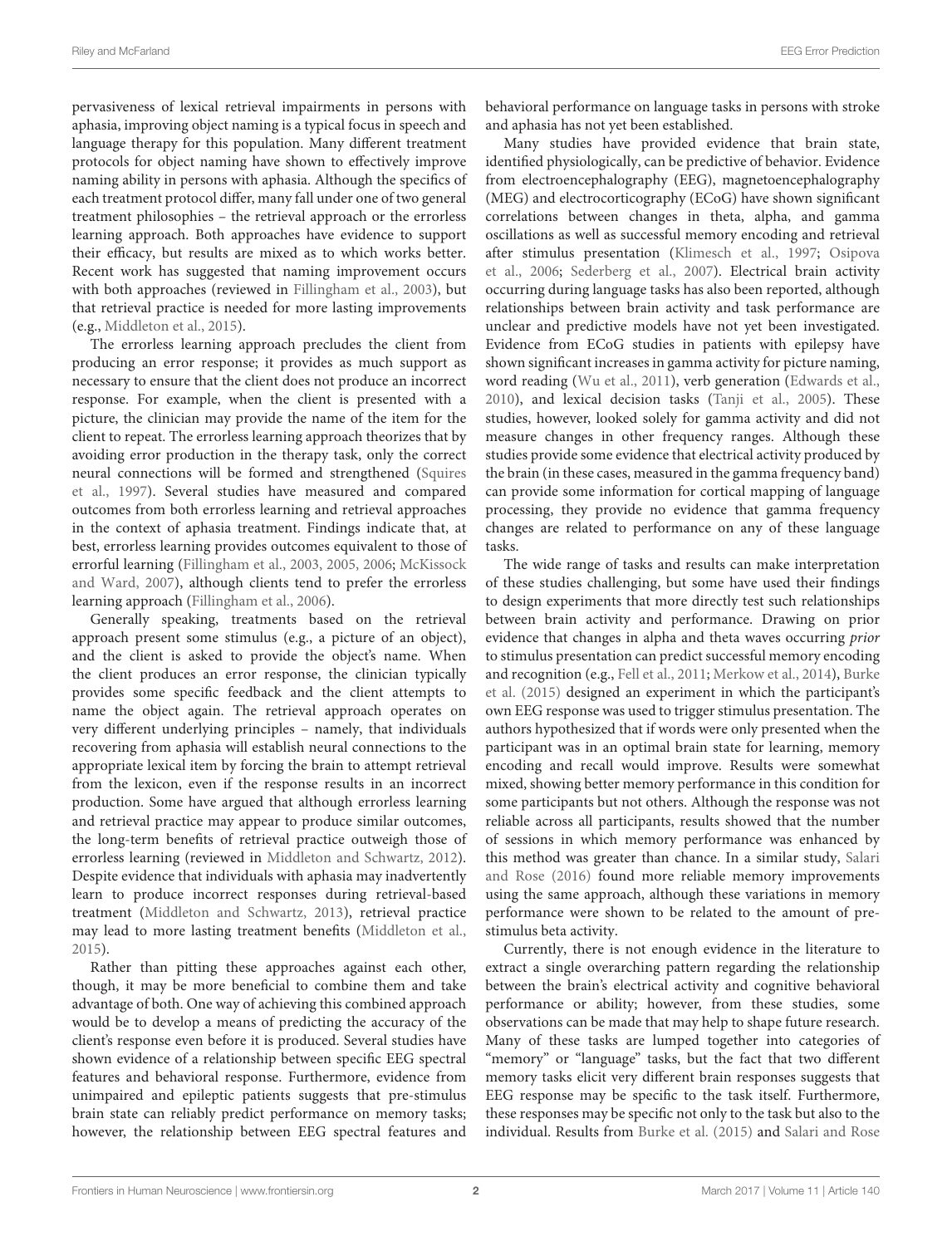[\(2016\)](#page-9-10) suggest that electrical activity can and does vary across individuals but can still result in similar behavioral outcomes. Research thus far has investigated brain/behavior relationships in unimpaired individuals and patients with epilepsy, but the relationship between EEG spectral features and behavioral performance on language tasks in persons with stroke and aphasia has not yet been established. If we can identify a significant relationship between EEG features and behavioral performance within an individual with aphasia, we can then use this information to create a tool that would provide client-specific predictions about task performance during speech and language therapy.

The aim of this study was to determine if we could generate a statistical model that would reliably predict participant response accuracy using the spectral features from EEG. More specifically, we aimed to determine whether EEG spectral features could be used to predict (1) accuracy and (2) error correction in persons with aphasia during a picture naming task. Regarding accuracy, we hypothesized that (1) EEG spectral power would significantly correlate with accuracy and (2) scores generated from the statistical model for each participant would significantly correlate with observed scores. Regarding error correction, we hypothesized that (1) EEG spectral power would significantly correlate with error type and (2) scores generated from the statistical model for each participant would significantly correlate with observed scores.

# MATERIALS AND METHODS

#### **Participants**

This study was approved by the Syracuse University Institutional Review Board and all participants gave written informed consent in accordance with the Declaration of Helsinki. For this study, participants were recruited from the aphasia therapy group at the Gebbie Speech and Hearing Clinic, the in-house speech and language clinic at the first author's academic institution. Individuals were initially selected for participation based on their interest in participating and self-reported difficulty with naming or word-finding following stroke. As this study was intended to investigate the feasibility of using EEG to predict errors, we did not administer language testing prior to collecting EEG data but relied on clinician and client report of naming difficulty to identify eligible participants. In order to confirm reported naming difficulties, baseline picture naming accuracy was obtained for 300 items during the first test session (see **[Table 1](#page-2-0)**). Error rates for participants ranged between 5 and 74% and seven of eight participants demonstrated naming errors for more than 25% of their responses.

Six males and two females with aphasia completed this study (see **[Table 1](#page-2-0)** for all demographic and language testing information). One participant (1604) dropped out during the first EEG session due to extreme frustration with the task. Participants ranged in age from 33 to 79 years ( $M = 57.6$  years), were all pre-morbidly right-handed (except for participant 1603), and minimally completed a high school education ( $M = 15.8$  years, range 13–19 years). All participants reported having a single, left-hemisphere stroke (except participant 1603, who had a righthemisphere stroke) and time post-onset ranged from 8 months to 9 years, 1 month ( $M = 3$  years, 3 months). The Western Aphasia Battery-Revised (WAB-R; [Kertesz,](#page-8-7) [2007\)](#page-8-7) was administered to all participants (except participant 1604) in a single session either prior to the first EEG session (participants 1501, 1503) or following the last EEG session (participants 1601, 1602, 1603, 1605, 1606, and 1607). Participants represented a range of aphasia severities, with a mean Aphasia Quotient of 80 (range 65.5–95.6). Using the WAB-R aphasia classifications, four participants (1501, 1605, 1606, and 1607) were classified as anomic, two (1503 and 1603) as Broca's, one (1601) as conduction, and one (1602) as transcortical motor.

# EEG Equipment and Software

EEG was recorded with 9-mm tin electrodes embedded in a cap (ElectroCap, Inc.) at 16 scalp locations according to the 10–20 system of [Jasper](#page-8-8) [\(1958\)](#page-8-8). The electrodes were referenced to the right ear, and their signals were amplified and digitized at 256 Hz by g.USB amplifiers. BCI operation and data collection were supported by the BCI2000 platform [\(Schalk et al.,](#page-9-11) [2004\)](#page-9-11). BCI2000 is an open-source framework [\(Schalk et al.,](#page-9-11) [2004\)](#page-9-11) designed for real-time signal processing.

# Picture Stimuli Selection for Naming Task

Picture stimuli for this study were obtained from the Bank of Standardized Stimuli (BOSS; [Brodeur et al.,](#page-8-9) [2010,](#page-8-9) [2014\)](#page-8-10).

<span id="page-2-0"></span>

| <b>TABLE 1</b>   Participant demographic and language testing information. |     |                        |        |                   |                  |                |                             |                                            |  |  |
|----------------------------------------------------------------------------|-----|------------------------|--------|-------------------|------------------|----------------|-----------------------------|--------------------------------------------|--|--|
| Participant                                                                | Age | <b>Years education</b> | Sex    | <b>Handedness</b> | Time post-stroke | <b>WAB-RAQ</b> | <b>WAB-R Classification</b> | <b>Baseline picture</b><br>naming accuracy |  |  |
| 1501                                                                       | 70  | 17                     | Male   | Right             | 2 years, 6 mo.   | 90.6           | Anomic                      | 82%                                        |  |  |
| 1503                                                                       | 46  | 15                     | Male   | Right             | 3 years, 1 mo.   | 65.5           | Broca's                     | 26%                                        |  |  |
| 1601                                                                       | 56  | 17                     | Male   | Right             | 4 years, 3 mo.   | 78.5           | Conduction                  | 27%                                        |  |  |
| 1602                                                                       | 64  | 13                     | Male   | Right             | 9 years, 1 mo.   | 73.9           | <b>Transcortical Motor</b>  | 72%                                        |  |  |
| 1603                                                                       | 54  | 17                     | Male   | Left              | 2 years          | 46.6           | Broca's                     | 32%                                        |  |  |
| 1605                                                                       | 59  | 15                     | Male   | Right             | 3 years, 8 mo.   | 94.2           | Anomic                      | 78%                                        |  |  |
| 1606                                                                       | 33  | 19                     | Female | Right             | 8 mo.            | 95.6           | Anomic                      | 95%                                        |  |  |
| 1607                                                                       | 79  | 13                     | Female | Right             | 1 year, 4 mo.    | 95.4           | Anomic                      | 72%                                        |  |  |

WAB-R, Western Aphasia Battery-Revised; AQ, Aphasia Quotient.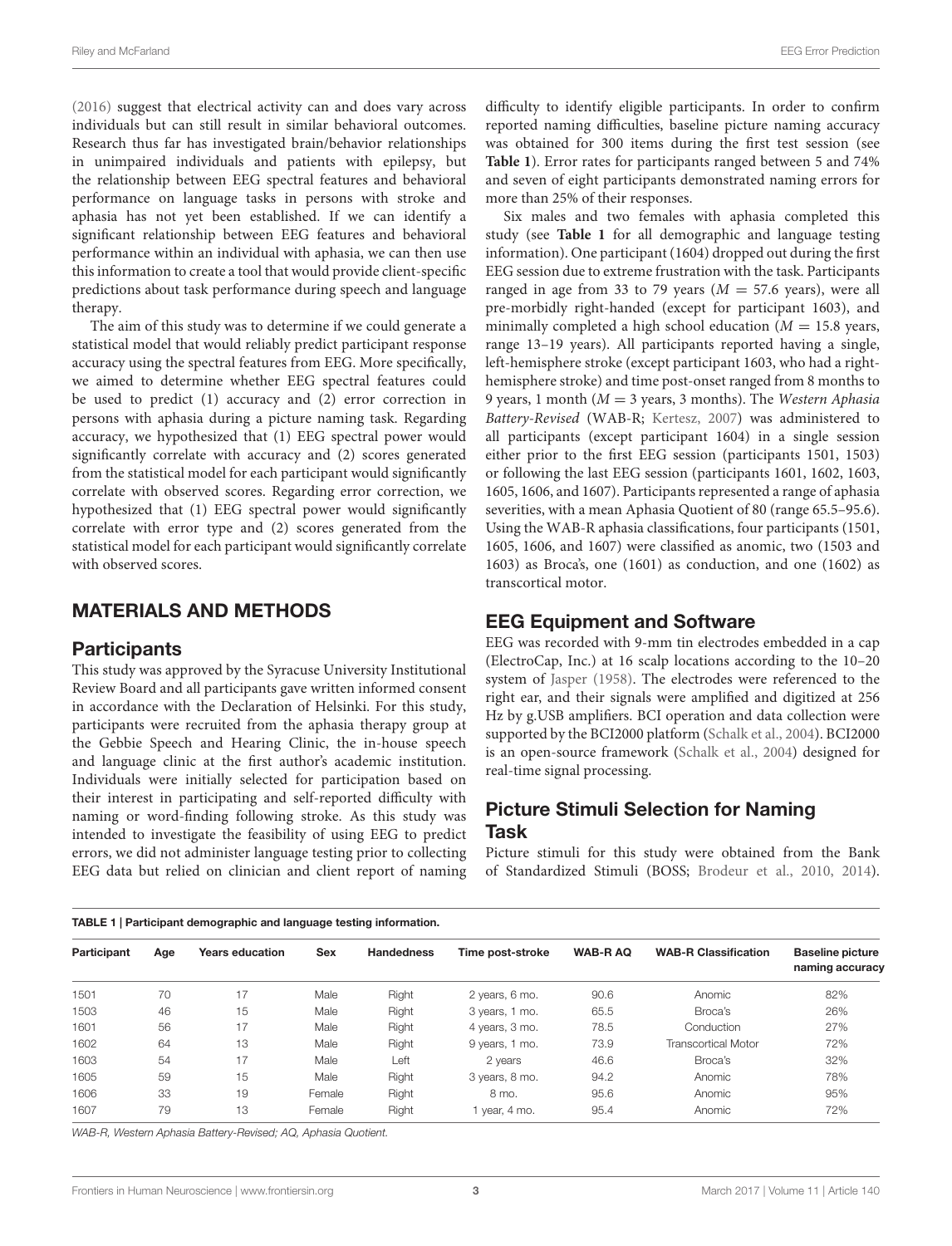BOSS is a database of approximately 1,400 photographs of living and non-living objects, many of which have been normed on control participants for object name, category, familiarity, visual complexity, object agreement, viewpoint agreement, and manipulability. Photograph stimuli in this database are available in color, grayscale, blurred, or scrambled forms.

From the total of 1,469 items in the database, we excluded any photographs that received less than 20% naming agreement or had a mean familiarity rating of less than 75% (3.75 out of 5). From the remaining 1,064 items, 900 were then selected by the first author and two research assistants, who examined and rated them, eliminating any that were determined to be unclear (e.g., extreme close-ups) or too similar to another in the set (e.g., two photos of similar-looking jewelry). Each color photograph in the final set was unique, but some item names were repeated. For example, an alarm clock and a grandfather clock were included in the picture set, both of which could be correctly named as "clock," but we were careful not to repeat item names within each session. Each item in the final set of 900 pictures was assigned a value by a random number generator, and items were sorted by these values and split into nine sets of 100 photographs. These sets were then checked for repeat names, and if a repeat name was discovered within one of the lists, it was traded with an item from another list.

#### Experimental Testing Procedure

Once an individual consented to participate, the participant was scheduled to come into the Syracuse University Aphasia Lab for three EEG data collection sessions at his/her convenience. The amount of time between sessions varied across participants, with a mean of 11.75 days between sessions 1 and 2 ( $SD = 12.89$ ) and a mean of 6.63 days between sessions 2 and 3 ( $SD = 3.74$ ). During each EEG data collection session, participants were administered three of the photo stimuli sets: sets 1, 2, and 3 were administered in session 1; sets 4, 5, and 6 in session 2; and sets 7, 8, and 9 in session 3. Participants were given opportunities to take two breaks within each session; the first opportunity was offered after

1/3 of the items had been presented, and the second after 2/3 had been presented.

At the start of each session, the participant was seated in a stable chair in front of a computer monitor. In the first session, a trained research assistant measured the distance from the nasion to the inion to determine correct placement for the Fz electrode (i.e., 30% of this measurement, as standard in the 10/20 system for EEG setup). Once the electrical signal was stable, the research assistant started stimulus presentation using BCI2000 software. Participants were instructed to name the object displayed on the computer monitor as best they could, even if they were unsure. Each photograph was displayed for 10 s, followed by a maximum of 5 s between trials. The participant's response was immediately scored for accuracy and error type by the research assistant administering the task. Once the research assistant assigned a score via buttons pressed on a numeric keypad, the experiment advanced to the next item. Video recordings of these sessions were obtained to check scoring reliability. The first author reviewed and scored one random session for each participant. Scoring reliability was 98% for accuracy and 89% for error type.

## Scoring System

The scoring system we used for this study was loosely based on the criteria used by [Schwartz et al.](#page-9-12) [\(2016\)](#page-9-12) for classifying errors. Our system consisted of 10 categories, each of which was assigned a numeric value on the response keypad (see **[Table 2](#page-3-0)** for scoring categories and operational definitions).

#### Data Analysis

Looking only at the behavioral data, the number and percentage of correct and incorrect responses were calculated for each participant and session. For these, the initial accuracy calculations, no-response and self-corrected responses were counted as incorrect. Response percentages were then further broken down into specific error types for each participant and session.

<span id="page-3-0"></span>

| TABLE 2   Response classifications and operational definitions. |                                                                                                                                                                                                                   |  |  |  |  |  |  |
|-----------------------------------------------------------------|-------------------------------------------------------------------------------------------------------------------------------------------------------------------------------------------------------------------|--|--|--|--|--|--|
| <b>Classification</b>                                           | <b>Operational definition</b>                                                                                                                                                                                     |  |  |  |  |  |  |
| No response                                                     | Participant does not respond within the 10 s when the picture is displayed                                                                                                                                        |  |  |  |  |  |  |
| Correct                                                         | Noun matches target (allow for incorrect number marking, e.g., mouse/mice, cats/cat)                                                                                                                              |  |  |  |  |  |  |
| Self-corrected fragment                                         | Self-interrupted response consisting minimally of CV or VC sequence, NOT repeated first sound of target, results in<br>correct response                                                                           |  |  |  |  |  |  |
| Fragment, Incorrect Response                                    | Self-interrupted response consisting minimally of CV or VC sequence, NOT repeated first sound of target, results in<br>INCORRECT response of any type                                                             |  |  |  |  |  |  |
| Semantic Error                                                  | Noun that conveys conceptual mismatch in form of: Category coordinate (trumpet/tuba), Thematic associate<br>(pirate/treasure), Incorrect but related superordinate or subordinate (apple/vegetable; shoe/slipper) |  |  |  |  |  |  |
| Self-corrected semantic error                                   | Initial production of semantic error, but correct response produced before 10 s time window elapses                                                                                                               |  |  |  |  |  |  |
| Circumlocution                                                  | Participant describes the target but does not correctly name it                                                                                                                                                   |  |  |  |  |  |  |
| Phonological/Neologistic Error                                  | Error that does not meet criteria for fragment or semantic error, includes non-words and real words of any category<br>(nouns, verbs, adjectives, etc.)                                                           |  |  |  |  |  |  |
| Self-corrected phonological/Neologistic error                   | Initial production of phonological/neologistic error, but correct response produced before 10 s time window elapses                                                                                               |  |  |  |  |  |  |
| Perseveration                                                   | Participant repeats previous words or sound from previous target, results in an incorrect response                                                                                                                |  |  |  |  |  |  |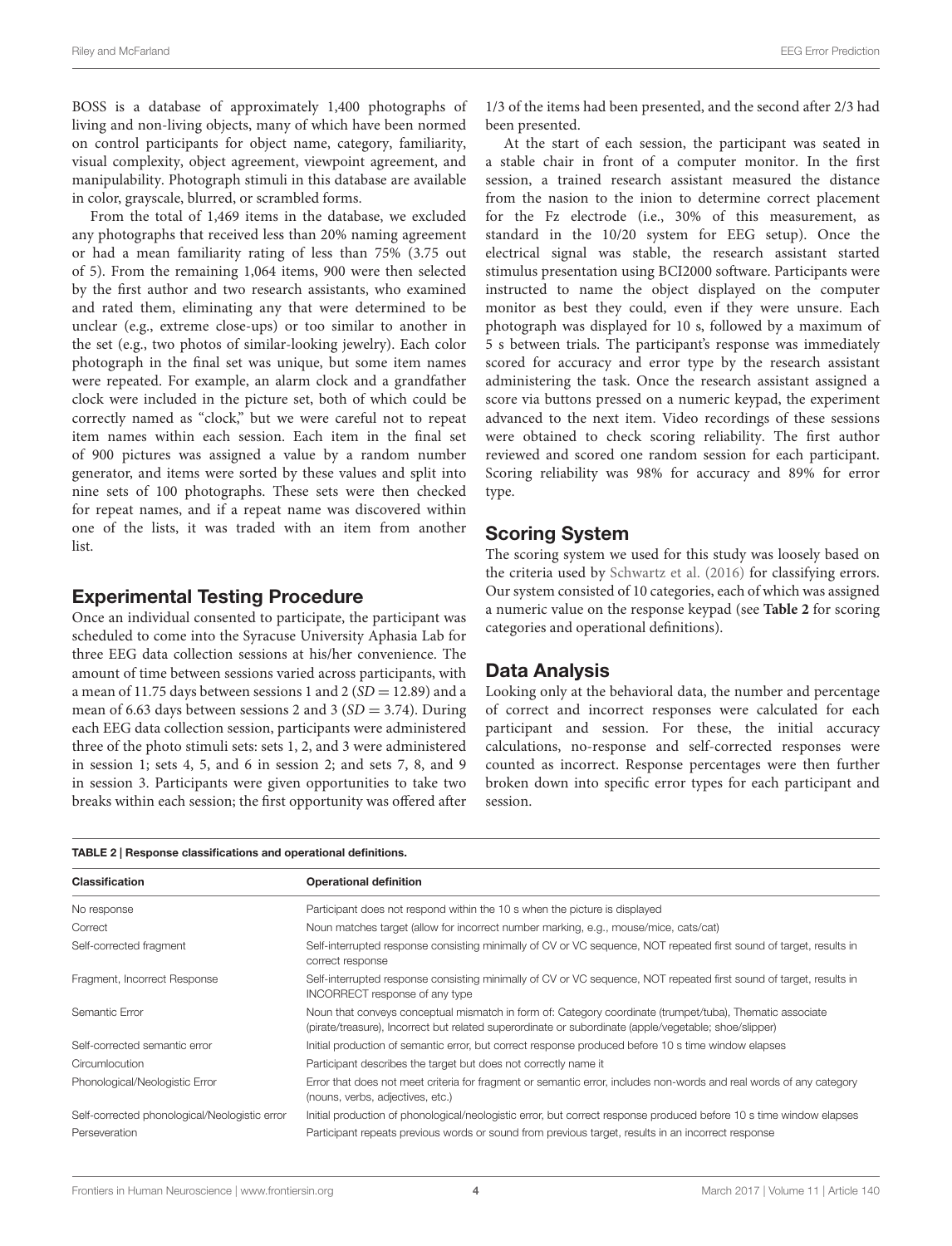EEG signals from the 16 scalp electrodes were subjected to a 40th order autoregressive spectral analysis [\(McFarland](#page-9-13) [and Wolpaw,](#page-9-13) [2008\)](#page-9-13). Amplitudes for 4-Hz-wide spectral bands from 6 to 29 Hz (i.e., 6–9, 10–13, 14–17, 18–21, 22–25, and 26–29 Hz) were computed for 1000 ms sliding windows that were updated every 62.5 ms. Next, the trial average of each potential feature (i.e., amplitudes for 4-Hz bands for electrodes Fz, Cz and Pz; F3, Fz, F4, C3, Cz, C4, P3, Pz, and P4 for 9-channel analysis) for the period between presentation of the stimulus and immediately prior to the subject's response served as the dependent variable in regularized multiple regression models that predicted naming performance. For the regression analysis, we used the glmnet package from R [\(Friedman](#page-8-11) [et al.,](#page-8-11) [2010\)](#page-8-11) with regularization (elastic net). The elastic net solves for the vector of regression weights using the formula:

$$
\beta = \text{argmin} \left( \|y - X\beta\|^2 + \lambda_2 \|\beta\|^2 + \lambda_1 \|\beta\|^1 \right) \qquad (1)
$$

where  $\beta$  is the vector of regression weights, y is the vector of values of the dependent variable, X is the matrix of predictors and  $\lambda_2$  and  $\lambda_1$  are penalties on the regression weights. The  $\lambda_2$  penalty minimizes the sum of the squared regression coefficients and serves to smooth these values as in ridge regression. The  $\lambda_1$  penalty minimizes the sum of the absolute values of the regression coefficients and tends to force many of the coefficient values to 0 (i.e., a sparse solution), resulting in single step feature selection. The elastic net algorithm simultaneously optimizes the value of both penalty terms using embedded cross-validation of the training set data [\(Friedman et al.,](#page-8-11) [2010\)](#page-8-11). The elastic net is preferable to ordinary least-squares regression since it tends to better generalize to novel data and produces simpler models [\(Zou and Hastie,](#page-9-14) [2005\)](#page-9-14).

The data recorded during sessions 1 and 2 served as the training set that was used to compute regression weights. The data from session 3 served as the test set that was used to evaluate the generalization of the models based on new data. This generalization was evaluated by the Pearson's r-value between predicted and observed values.

# RESULTS

#### Accuracy and Error Types

Accuracy on the task ranged from 26 to 94% with a mean of 61.25% across all participants (see **[Table 3](#page-4-0)** for individual participant data). Error patterns differed for individual participants, although some general error patterns can be noted. Two of the participants (1501, 1503) produced relatively equivalent proportions of semantic and phonological/neologistic errors, whereas the remaining six (1601, 1602, 1603, 1605, 1606, 1607) produced a higher proportion of semantic errors as compared to phonological/neologistic errors. Successful selfcorrections were rare for all participants (≤7% of all trials), with the exception of participant 1503, who was able to self-correct errors approximately 11% of the time.

Although error patterns differed widely across participants, within-participant accuracy remained consistent across experimental sessions. A repeated measures ANOVA test was used to compare the number of pictures named correctly across the three sessions. Mauchly's test indicated that the assumption of sphericity was met,  $X^2(2) = 4.95$ ,  $p = 0.084$ , and results of the ANOVA indicated that accuracy (i.e., total number correct) did not significantly differ across sessions,  $F(2,14) = 0.435$ ,  $p = 0.656$ . Repeated measures ANOVA tests were also conducted for the three most frequent error types: no-response, semantic errors, and phonological/neologistic errors. For no-response errors, Mauchly's test indicated that the assumption of sphericity was met,  $X^2(2) = 4.09$ ,  $p = 0.129$ , and results of the ANOVA indicated that the number of no-response trials did not significantly differ across sessions,  $F(2,14) = 1.85$ ,  $p = 0.193$ . For semantic errors, Mauchly's test indicated that the assumption of sphericity was met,  $X^2(2) = 1.35$ ,  $p = 0.509$ , and results of the ANOVA indicated that the number of semantic error trials did not significantly differ across sessions,  $F(2,14) = 1.60, p = 0.237$ . For phonological/neologistic errors, Mauchly's test indicated that the assumption of sphericity was violated,  $X^2(2) = 8.04$ ,  $p = 0.018$ ; therefore, Greenhouse-Geisser corrected tests are reported ( $\epsilon = 0.575$ ). Results of the phonological/neologistic error ANOVA indicated that the number of phonological/neologistic trials did not

| <b>Response Type</b>                          | Participant # |      |      |      |      |      |       |      |  |  |
|-----------------------------------------------|---------------|------|------|------|------|------|-------|------|--|--|
|                                               | 1501          | 1503 | 1601 | 1602 | 1603 | 1605 | 1606  | 1607 |  |  |
| Correct                                       | 84%           | 26%  | 26%  | 75%  | 34%  | 78%  | 94%   | 74%  |  |  |
| No response                                   | 3%            | 14%  | 26%  | 2%   | 24%  | 3%   | $0\%$ | 7%   |  |  |
| Self-corrected fragment                       | 1%            | 1%   | 0%   | 0%   | 0%   | 0%   | 0%    | 0%   |  |  |
| Fragment, incorrect                           | 0%            | 6%   | 1%   | 0%   | 1%   | 0%   | $0\%$ | 0%   |  |  |
| Semantic error                                | 5%            | 20%  | 19%  | 15%  | 26%  | 8%   | 3%    | 11%  |  |  |
| Self-corrected semantic error                 | 0%            | 0%   | 1%   | 5%   | 0%   | 2%   | 2%    | 3%   |  |  |
| Circumlocution                                | 0%            | 2%   | 23%  | 1%   | 1%   | 0%   | 1%    | 2%   |  |  |
| Phonological/Neologistic error                | 6%            | 20%  | 2%   | 0%   | 11%  | 3%   | 0%    | 1%   |  |  |
| Self-corrected phonological/Neologistic Error | 1%            | 11%  | 1%   | 1%   | 1%   | 5%   | $0\%$ | 2%   |  |  |
| Perseveration                                 | 0%            | 0%   | 0%   | 0%   | 1%   | 0%   | 0%    | 0%   |  |  |

#### <span id="page-4-0"></span>TABLE 3 | Frequency of response type for each participant.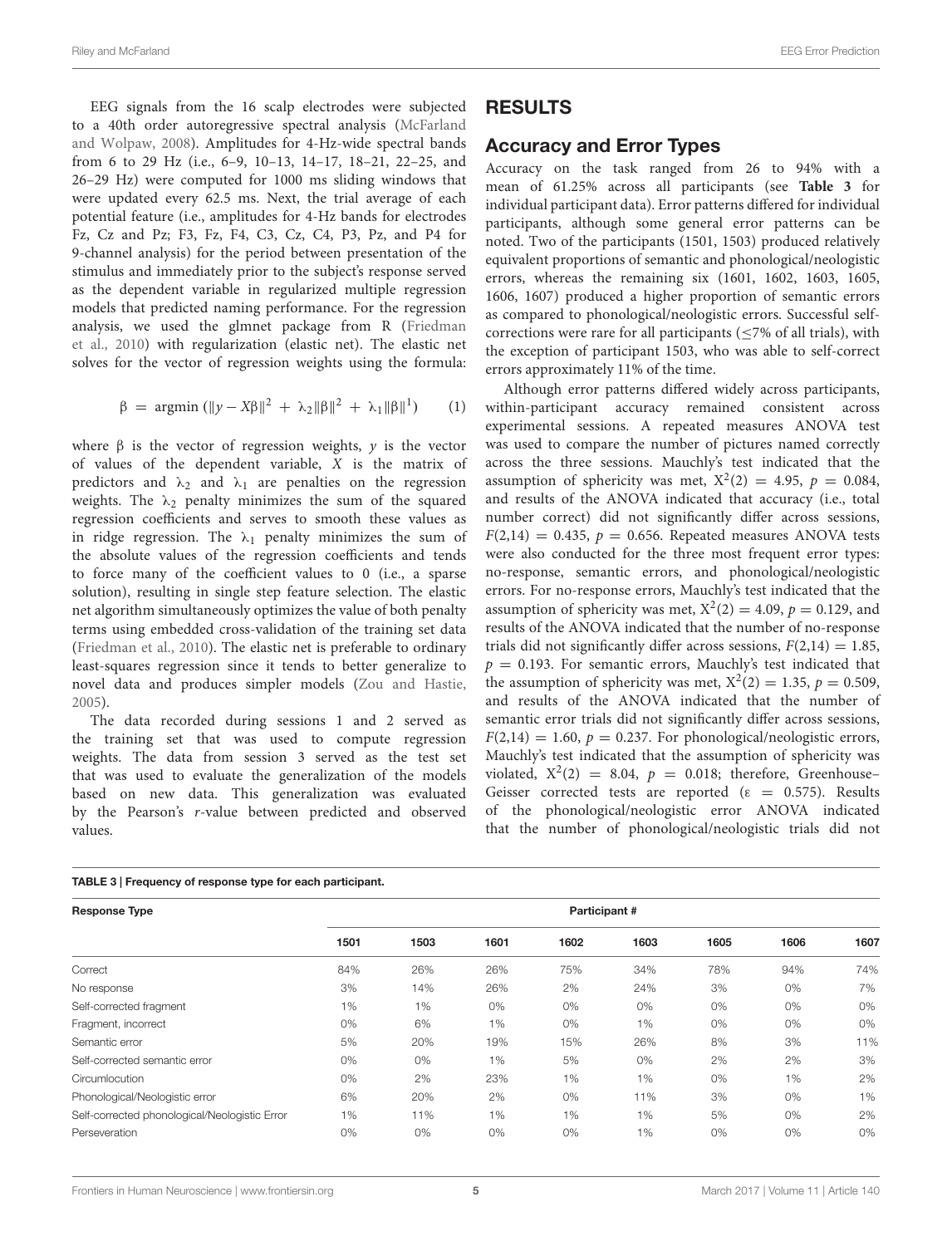significantly differ across sessions,  $F(1.15,8.05) = 0.241$ ,  $p = 0.670$ .

#### EEG Results

Regression coefficients for training and test data for the threechannel analysis are reported in **[Table 4](#page-5-0)** and correlations are reported in **[Table 5](#page-5-1)**. As hypothesized, during the naming task, EEG spectral power correlated significantly with accuracy in most participants with aphasia. For this first model, we attempted to predict the classification of responses into two categories: correct and incorrect. Only responses matching the target on the first production attempt were scored as correct. For this model, "incorrect" included all other scoring categories (e.g., no-response, semantic errors, self-corrected semantic errors). When using the three-channel model with penalties, there were

<span id="page-5-0"></span>TABLE 4 | Regression coefficients and degrees of freedom for training and test data.

significant correlations between spectral power and accuracy in the training sessions for all participants except 1602. Furthermore, the scores generated from the model for all but one participant (1602) significantly correlated with the observed scores in the naming task. A subsequent analysis including nine channels did not significantly improve accuracy prediction during the test phase.

Similar results were generated when error correction was added as a predictor, although the correlations were not as strong as for the accuracy-only model. For this second model, we attempted to predict the classification of responses into three categories: correct, incorrect, and self-corrected. Only responses matching the target on the first production attempt were scored as correct. For this model, "incorrect" included only scoring categories that started out as errors

| Feature   | 1501   | 1503      | 1601      | 1602   | 1603      | 1605      | 1606      | 1607      |
|-----------|--------|-----------|-----------|--------|-----------|-----------|-----------|-----------|
| Intercept | 0.5437 | $-0.0742$ | $-0.8258$ | 0.7295 | 0.3214    | 0.6840    | 0.7284    | 0.8471    |
| 8 Hz Fz   |        |           | 0.0347    | 0.0001 |           | $-0.0092$ | 0.0050    | $-0.0002$ |
| 8 Hz Cz   |        | $-0.0125$ |           |        |           |           |           |           |
| 8 Hz Pz   |        |           |           |        |           |           |           |           |
| 12 Hz Fz  |        | $-0.0284$ |           |        |           | 0.0168    | 0.0029    | $-0.0029$ |
| 12 Hz Cz  | 0.0101 |           |           | 0.0003 |           | $-0.0190$ | 0.0086    | $-0.0041$ |
| 12 Hz Pz  |        | 0.0962    | 0.0124    |        |           | 0.0237    | 0.0003    |           |
| 16 Hz Fz  |        | $-0.0107$ | 0.0240    |        |           |           |           |           |
| 16 Hz Cz  |        |           |           |        |           | $-0.0029$ |           |           |
| 16 Hz Pz  |        |           |           |        |           | $-0.0378$ |           |           |
| 20 Hz Fz  |        | $-0.0064$ |           |        |           | $-0.0105$ | $-0.0014$ |           |
| 20 Hz Cz  |        |           |           |        |           | 0.0649    |           |           |
| 20 Hz Pz  |        |           |           |        |           |           |           |           |
| 24 Hz Fz  |        |           |           |        |           |           |           |           |
| 24 Hz Cz  | 0.0278 | 0.0159    |           |        | 0.0352    | $-0.0058$ |           | 0.0513    |
| 24 Hz Pz  |        |           |           |        |           |           |           | $-0.0147$ |
| 28 Hz Fz  | 0.0060 | 0.0062    |           |        |           | 0.0524    |           | $-0.0053$ |
| 28 Hz Cz  |        | 0.0428    | 0.0475    |        |           | $-0.0563$ |           |           |
| 28 Hz Pz  |        | $-0.1091$ |           |        | $-0.0381$ |           |           | $-0.0560$ |
| df train  | 3/596  | 8/590     | 3/585     | 1/597  | 1/596     | 10/588    | 4/593     | 6/592     |
| df test   | 3/296  | 8/290     | 3/295     | 1/297  | 1/297     | 10/288    | 4/295     | 6/292     |

Features with 0 weights are left blank.

<span id="page-5-1"></span>TABLE 5 | Correlations for model predicting accuracy and error correction.

| Participant |                            | Accuracy        | <b>Error Correction</b> |                  |                 |
|-------------|----------------------------|-----------------|-------------------------|------------------|-----------------|
|             | Train, 3-channel           | Test, 3-channel | Test, 9-channel         | Train, 3-channel | Test, 3-channel |
| 1501        | $0.2148***$                | $0.2456***$     | $0.2535***$             | $0.1392*$        | $0.1950**$      |
| 1503        | $0.4673***$                | $0.2589***$     | 0.3098 ****             | $0.4176***$      | $0.1607**$      |
| 1601        | $0.4710***$                | $0.4570***$     | $0.5085***$             | $0.2296***$      | $0.1234*$       |
| 1602        | 0.0409                     | $-0.0516$       | <b>NA</b>               | <b>NA</b>        | <b>NA</b>       |
| 1603        | $0.2442***$                | $0.1244*$       | $0.2037***$             | $0.1531*$        | 0.0627          |
| 1605        | $0.3081***$                | $0.2588***$     | $0.2781***$             | $0.2550***$      | $0.2113***$     |
| 1606        | $0.1989**$                 | $0.2044***$     | <b>NA</b>               | $0.1701**$       | $0.2142***$     |
| 1607        | $0.3921***$<br>$0.2980***$ |                 | $0.3433***$             | $0.2538***$      | $0.1332*$       |

 ${}^{*}p$  < 0.05;  ${}^{*}p$  < 0.01;  ${}^{***}p$  < 0.001;  ${}^{***}p$  < 0.0001.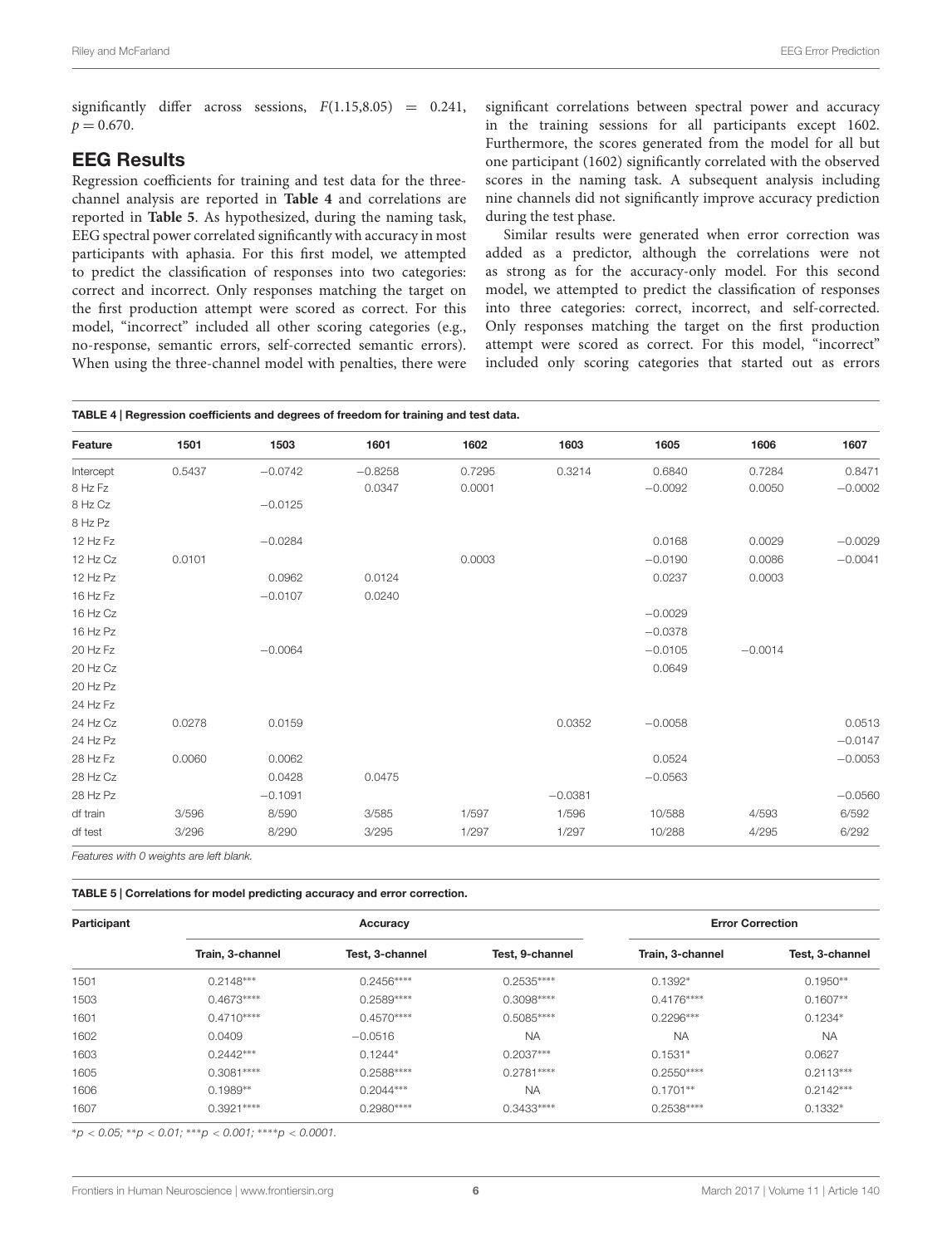

<span id="page-6-0"></span>and were not corrected, including fragment errors, semantic errors, and phonological/neologistic errors. The classification "self-corrected" included scoring categories which started out as errors but were independently corrected by the participant before the end of the trial. These included self-corrected fragments, self-corrected semantic errors, and self-corrected phonological/neologistic errors. Trials with no response, circumlocutions, and perseverations were not included in this second model. When using the three- channel model with penalties, EEG spectral power significantly correlated with error category in all participants except 1602. Furthermore, the model's predicted error classifications for six of the participants significantly correlated with observed error classifications in the naming task.

In terms of the topographies for specific frequency ranges, patterns differed widely across participants (**[Figure 1](#page-6-0)**). For participant 1501, correct responses were associated with higher voltages in beta and alpha frequency ranges in widely distributed central regions. Participant 1503's correct responses were associated with higher voltages in alpha frequency ranges and were strongest in posterior regions. For participant 1601, correct responses were paired with higher voltages in alpha frequency ranges in frontal regions as well as higher voltages in beta frequency ranges in left anterior areas. Participant 1602 showed weaker relationships between correct responses and spectral power, with stronger electrical activity in right anterior beta and more central regions for alpha frequencies. For participants 1603 and 1605, alpha frequencies demonstrated weaker correlations with correct responses than beta frequencies, with the strongest response in left anterior regions in the beta band for 1603 and central beta activity for participant 1605. Participant 1606 demonstrated the strongest correlation with correct responses within alpha frequencies in frontal/central regions. Participant 1607 showed no strong activity in either alpha or beta frequencies for correct responses.

## **DISCUSSION**

The aim of this study was to determine whether spectral features obtained from EEG could be used to predict accuracy and error correction in persons with aphasia during a picture naming task. We found that for seven of the eight participants, EEG spectral features significantly correlated with accuracy (correct, incorrect) and error correction (correct, incorrect, self-corrected), although the correlations for error correction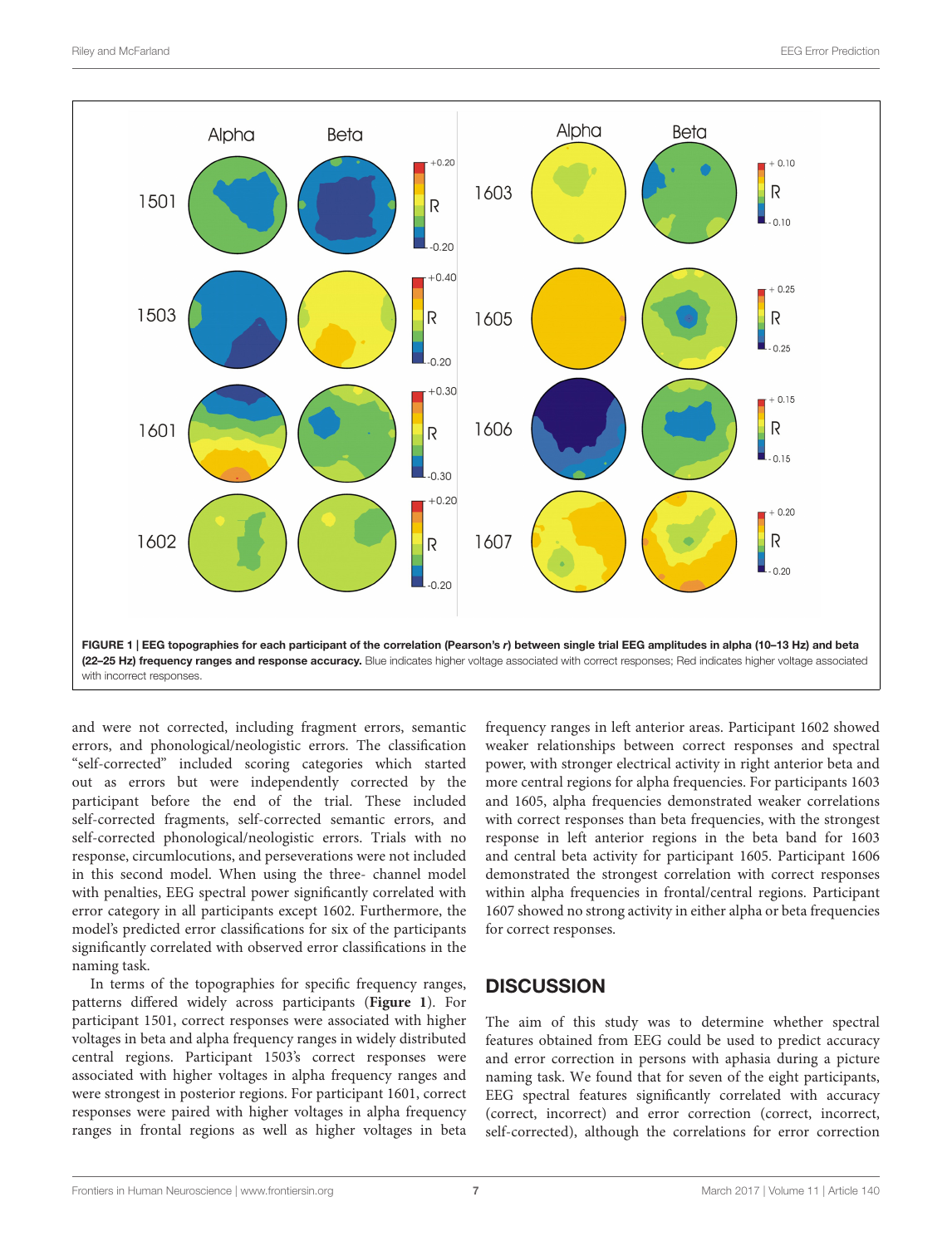were weaker when error correction was used as a predictor. Furthermore, the predictive model was able to generalize (i.e., predict) participant responses in seven participants for accuracy and five for error correction. In terms of specific frequency bands, patterns of EEG activity varied greatly across individuals, with some participants showing stronger correlations with alpha activity, others showing stronger correlations with beta activity, and some showing weak correlations with both.

Our analyses were mainly concerned with developing models that could predict participant's responses on individual trials with EEG features. Prediction models differ from models designed to test hypotheses (i.e., explanatory models) in several ways [\(Shmueli,](#page-9-15) [2010\)](#page-9-15). Prediction models should be evaluated by crossvalidation with data independent of that used for estimating model parameters rather than on the basis of the null hypothesis testing with the training data. In addition, issues related to characteristics of the predictors that would impact probability distributions (e.g., multivariate normality or multicollinearity) are not of concern for prediction models since the probability of the null hypothesis is not evaluated with the training data. Rather the concern is with the correspondence between predicted and observed data. Finally, interpretation of the coefficients of predictive models may be difficult due to multicollinearity [\(McFarland,](#page-9-16) [2013\)](#page-9-16) and if explanation is the goal then the analyst is better advised to develop appropriate hypothesis testing models. However, in the present study we were concerned with models that predict participant performance on single trials as this is an initial step in developing a clinically useful tool.

Collectively, these results demonstrate that EEG spectral features can be used to reliably predict both the accuracy of a client's response on a picture naming task and whether or not the client will correct the error, although the relationship between spectral features and error correction is not as reliable. This finding is in line with other studies that have been able to predict behavioral response from electrical activity in the brain (e.g., [Klimesch et al.,](#page-8-3) [1997;](#page-8-3) [Osipova et al.,](#page-9-5) [2006;](#page-9-5) [Sederberg](#page-9-6) [et al.,](#page-9-6) [2007\)](#page-9-6). In our experiment, we did not find a particular frequency range that was associated with accuracy or error correction; however, in examining the EEG response across the entire range of frequencies, the model could predict the response in a subsequent session. Now that we know that EEG error prediction is possible, we can use this information to design future studies that will more directly test this relationship (see, e.g., [Burke et al.,](#page-8-6) [2015;](#page-8-6) [Salari and Rose,](#page-9-10) [2016\)](#page-9-10). These possibilities include presenting naming trials only when task-appropriate activity is present, as in [Salari and Rose](#page-9-10) [\(2016\)](#page-9-10). Alternatively, clients could be trained to voluntarily generate task-appropriate activity in order to initiate naming trials in a manner analogous to that employed by [McFarland et al.](#page-9-17) [\(2015\)](#page-9-17) for a simple motor task.

Even though we were able to find significant correlations for most participants, one participant (1602) showed no significant correlations between EEG features and accuracy or error correction. What was different about this participant? He was right-handed with moderate transcortical motor aphasia. His time post-stroke onset was about 9 years, which was longer than any of the other participants by at least 5 years. Perhaps the amount of time post-stroke or the specific aphasia classification affected our ability to predict his responses. When examining overall accuracy and error patterns, there seemed to be nothing significantly different or notable. Whether time post-onset or aphasia classification is relevant variables remains a question for future studies.

For our initial analyses, we limited the number of EEG features in order to prevent overfitting. Thus, we included only three channels and six spectral bins. Although other channels and frequencies may well contain valuable information, at this early stage, we sought to be conservative. A subsequent analysis including nine channels did not improve performance during the test phase, possibly due to overfitting of the training data.

The high variability across participants suggests that our model's ability to predict errors is limited to individuals and is unlikely to show the same EEG activity across different clients. In other words, an error prediction model must be tailored to the electrical signal of each individual. One could imagine an application of this statistical model in the therapy room, which might involve acquisition of an initial EEG "signature" for an individual by administering a baseline task prior to initiation of therapy. Using the client's individualized EEG "signature" of error production, a clinician could then monitor the EEG signal during the session and be alerted when the client is likely to produce an incorrect response.

The impact of such a therapy tool could be great, especially when considering its potential in the context of errorless learning and retrieval practice. As briefly reviewed in the introduction, results from studies investigating outcomes of these two training approaches are mixed. In general, when these approaches are applied to naming treatments for persons with aphasia, errorless learning has been demonstrated to be at least as effective as errorful learning and tends to be preferred by clients with aphasia [\(Fillingham et al.,](#page-8-2) [2006\)](#page-8-2). Others have found that errorless learning is more effective in the short term, whereas retrieval practice is more effective in the long term [\(Middleton et al.,](#page-9-0) [2015\)](#page-9-0). Development of an individualized error prediction model would provide a potential way to merge the two treatment approaches. If clinicians can predict when a client will produce an error before he/she attempts the production, this may help to avoid the potentially detrimental effects of error learning while still receiving the long-term benefits of retrieval practice. Some have suggested that feedback during therapy is the key to success (e.g., [McKissock and Ward,](#page-9-2) [2007\)](#page-9-2), and others have shown that specific types of cueing are more likely to lead to error learning [\(Middleton and Schwartz,](#page-9-4) [2013\)](#page-9-4). Using an error prediction model in the therapy session would also potentially allow clinicians to provide cueing that is tailored to the individual to optimize the learning experience.

Although the findings from this study are encouraging and provide preliminary evidence that EEG spectral features can be used to predict response accuracy in persons with aphasia, the study is not without limitations. The participants in this study represented a wide range of aphasia severities and subtypes, which could have limited the strength of our findings. Our rationale for the inclusion of such variability in our sample was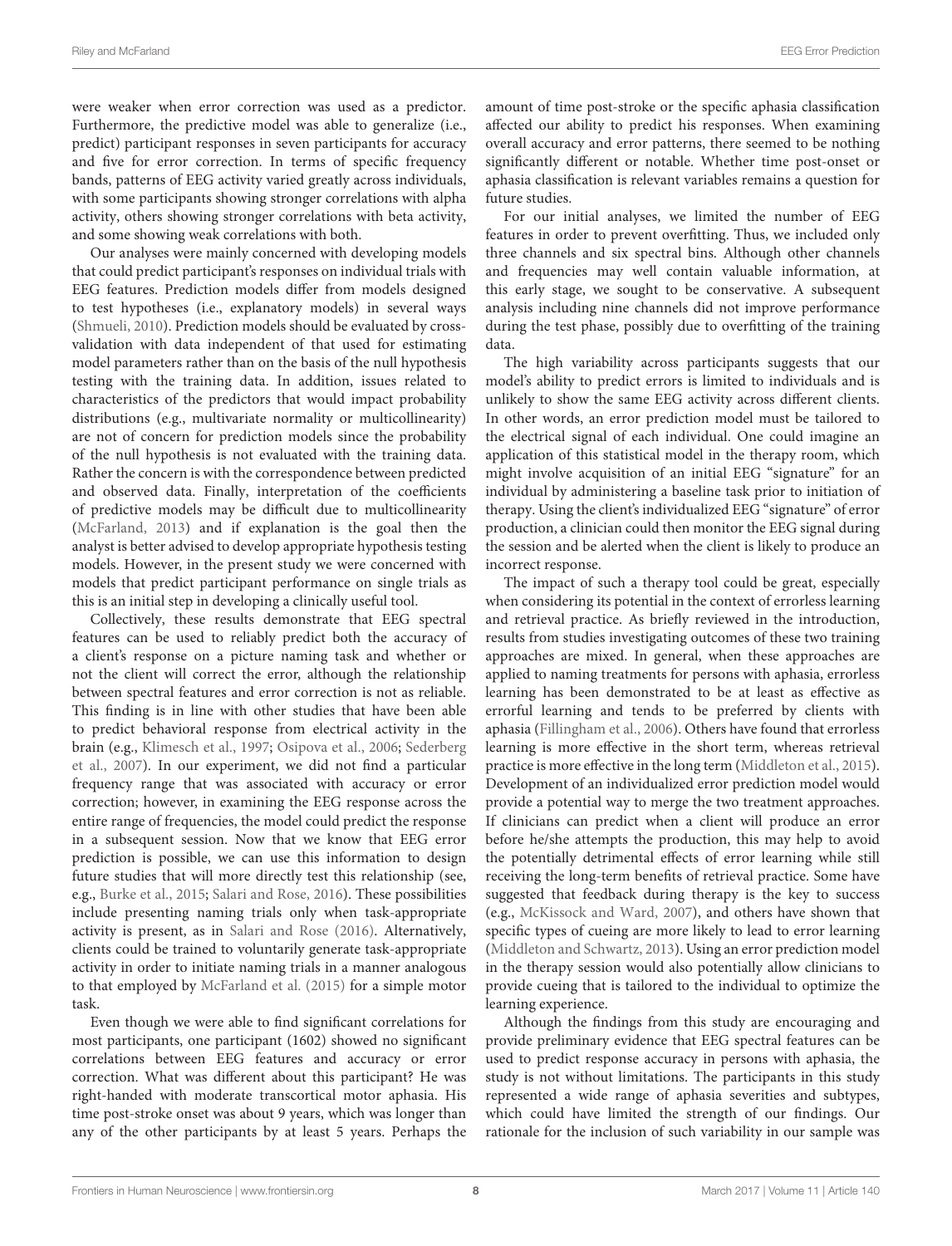that our study was intended to be a preliminary investigation of future possibilities. Now that we have some evidence that EEG spectral features can be predictive of response accuracy, future studies can more carefully control participant selection. It is possible, for example, that certain aphasia profiles are more ideal than others for error prediction (e.g., different results for participant 1602). As is an issue in many aphasia studies, this study had a relatively small sample size, although our analysis focused on individual participants, making sample size less relevant than for studies that examine group differences. Another area that requires more investigation is the reliability of error prediction using this model. For this study, we only compared the model's predictions with one session of observed scores for each participant. In order to further refine and test the prediction model, prediction reliability will need to be tested more rigorously, particularly before it can be applied in a clinical setting. While our initial results were largely positive, further research will likely produce improved prediction performance. For example, many potential EEG features could be explored. These include not only amplitude features at additional channels but also phase effects; however, exploration of these possibilities awaits larger data samples.

# **CONCLUSION**

We have demonstrated evidence that an individual's EEG spectral features can reliably predict response accuracy on a picture naming task. This is an essential first step toward developing a clinically useful tool for predicting errors in speech and language therapy and possibly bridging the gap between errorless learning and retrieval practice approaches in naming therapy.

# ETHICS STATEMENT

This study was approved by the Syracuse University Institutional Review Board. Participants were provided with

# **REFERENCES**

- <span id="page-8-9"></span>Brodeur, M. B., Dionne-Dostie, E., Montreuil, T., and Lepage, M. (2010). The Bank of Standardized Stimuli (BOSS), a new set of 480 normative photos of objects to be used as visual stimuli in cognitive research. PLoS ONE 5:e10773. [doi: 10.1371/journal.pone.0010773](https://doi.org/10.1371/journal.pone.0010773)
- <span id="page-8-10"></span>Brodeur, M. B., Guérard, K., and Bouras, M. (2014). Bank of Standardized Stimuli (BOSS) phase II: 930 new normative photos. PLoS ONE 9:e106953. [doi: 10.1371/](https://doi.org/10.1371/journal.pone.0106953) [journal.pone.0106953](https://doi.org/10.1371/journal.pone.0106953)
- <span id="page-8-6"></span>Burke, J. F., Merkow, M. B., Jacobs, J., Kahana, M. J., and Zaghloul, K. A. (2015). Brain computer interface to enhance episodic memory in human participants. Front. Hum. Neurosci. 8:507–510. [doi: 10.3389/fnhum.2014.01055](https://doi.org/10.3389/fnhum.2014.01055)
- <span id="page-8-4"></span>Edwards, E., Nagarajan, S. S., Dalal, S. S., Canolty, R. T., Kirsch, H. E., Barbaro, N. M., et al. (2010). Spatiotemporal imaging of cortical activation during verb generation and picture naming. Neuroimage 50, 291–301. [doi: 10.1016/j.](https://doi.org/10.1016/j.neuroimage.2009.12.035) [neuroimage.2009.12.035](https://doi.org/10.1016/j.neuroimage.2009.12.035)
- <span id="page-8-5"></span>Fell, J., Ludowig, E., Staresina, B. P., Wagner, T., Kranz, T., Elger, C. E., et al. (2011). Medial temporal theta/alpha power enhancement precedes successful memory encoding: evidence based on intracranial EEG. J. Neurosci. 31, 5392–5397. [doi: 10.1523/JNEUROSCI.3668-10.2011](https://doi.org/10.1523/JNEUROSCI.3668-10.2011)

a written consent form and a member of the research team verbally reviewed the details of the study and answered any questions. The participant was provided with a copy of the signed consent form and reminded of his/her right to withdraw from the study at any time without penalty. Given the strong desire many individuals with stroke and aphasia have to recover, it is critical that these individuals understand their participation in this research study does not constitute therapy. All personnel involved with consenting participants was specifically trained to discuss the details of the study and make clear to the participants that enrolling in the research study will not directly help with their recovery.

# AUTHOR CONTRIBUTIONS

ER contributed to the research design, acquisition, analysis, and interpretation of data, and the writing of this manuscript. DM contributed to the research design, analysis and interpretation of data, and the writing of this manuscript. Both authors agree to be accountable for all aspects of the work.

# FUNDING

Funding for this study was provided through internal research funds awarded to the ER by Syracuse University and to the DM by NICHD 1P41EB018783.

# ACKNOWLEDGMENTS

The authors would like to thank the National Center for Adaptive Neurotechnologies, Olivia McVoy for her assistance with data collection and Eric Berlin for his assistance with manuscript editing.

- <span id="page-8-0"></span>Fillingham, J. K., Hodgson, C., Sage, K., and Lambon Ralph, M. A. (2003). The application of errorless learning to aphasic disorders: a review of theory and practice. Neuropsychol. Rehabil. 13, 337–363. [doi: 10.1080/09602010343000020](https://doi.org/10.1080/09602010343000020)
- <span id="page-8-1"></span>Fillingham, J. K., Sage, K., and Lambon Ralph, M. A. (2005). Treatment of anomia using errorless versus errorful learning: are frontal executive skills and feedback important? Int. J. Lang. Commun. Disord. 40, 505–523. [doi: 10.1080/](https://doi.org/10.1080/13682820500138572) [13682820500138572](https://doi.org/10.1080/13682820500138572)
- <span id="page-8-2"></span>Fillingham, J. K., Sage, K., and Lambon Ralph, M. A. (2006). The treatment of anomia using errorless learning. Neuropsychol. Rehabil. 16, 129–154. [doi: 10.](https://doi.org/10.1080/09602010443000254) [1080/09602010443000254](https://doi.org/10.1080/09602010443000254)
- <span id="page-8-11"></span>Friedman, J., Hastie, T., and Tribshirani, R. (2010). Regularization paths for generalized linear models via coordinate descent. J. Stat. Softw. 33, 1–22. [doi: 10.18637/jss.v033.i01](https://doi.org/10.18637/jss.v033.i01)
- <span id="page-8-8"></span>Jasper, H. H. (1958). Report of the committee on methods of clinical examination in electroencephalography: 1957. Electroencephalogr. Clin. Neurophysiol. 10, 370–375. [doi: 10.1016/0013-4694\(58\)90053-1](https://doi.org/10.1016/0013-4694(58)90053-1)

<span id="page-8-7"></span><span id="page-8-3"></span>Kertesz, A. (2007). Western Aphasia Battery-Revised. San Antonio, TX: PsychCorp.

Klimesch, W., Doppelmayr, M., Pachinger, T., and Ripper, B. (1997). Brain oscillations and human memory: EEG correlates in the upper alpha and theta band. Neurosci. Lett. 238, 9–12. [doi: 10.1016/S0304-3940\(97\)00771-4](https://doi.org/10.1016/S0304-3940(97)00771-4)